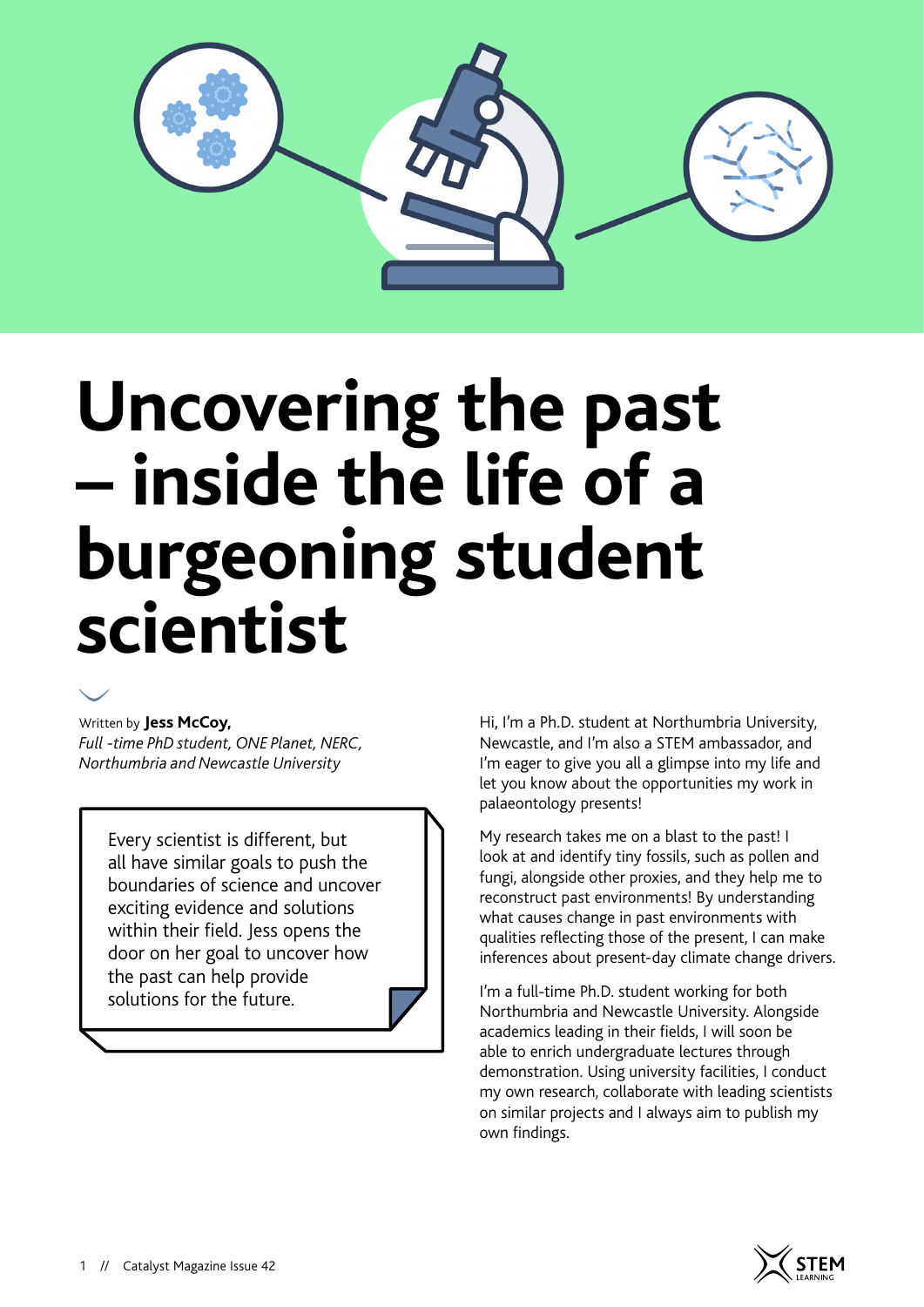## **Tell us about yourself and why you chose a STEM related career:**

Back in 2016, I applied for a STEM-based Nuffield Research Placement, not thinking my application would take me anywhere – but I snatched-up a place! Fast-forward 5 years and I'm working on and publishing palaeoecology papers alongside my ex-Nuffield supervisor, now my Ph.D. supervisor after finding my calling in palaeontology.

**I look at and identify tiny fossils, such as pollen and fungi, alongside other proxies, and they help me to reconstruct past environments! Ph.D students publish** 

#### **What did you want to be when you were younger?**

One school trip to Hadrian's Wall had me ready to dig up my garden and as a kid, I always told stories and expressed my imagination through writing. Everything kicked off when I discovered that I could sandwich my love of writing AND finding archaic artefacts within the academic world.

# **What does your current job involve?**

Alongside research, Ph.D. students have the potential to develop their skills through training courses, publishing material, demonstrative opportunities, and by attending international conferences. Each student has their own specialised topic. I'm reconstructing the Oligocene-Miocene (~33-5 million years ago!) palaeoenvironment of Western Europe. My supervisor and I embarked on this investigation following O'Brien et al. (2020), which highlighted Oligocene partial CO2 concentrations changed interestingly with corresponding warming thus, our research will help us better understand climate-CO2 interactions, amongst other drivers.

# **Tell us about the most exciting thing you have done at work.**

Throwing new theories out into the world is super exciting! In 2021, my supervisor and I published a report, and the results totally revised a lot of what we knew about the age of onshore sediment in the UK – see Pound and McCoy (2021). Later that

year, I presented those findings at the international Progressive Palaeontology conference, at which I revealed my latest exploits in a whole 12-minute presentation – I felt very grown-up.

## **How does your work impact the world around us?**

Universities are one of many places from which new theories are birthed. Ph.D. students aim to publish new findings and new ideas, and their impact can influence policymaking, improving the lives of everyday people like you and me.

Reconstructing past environments has helped us to acknowledge present-day partial CO2 levels mirror those from the time period which I study, so better understanding main climate drivers unlocks key knowledge required for present-day climate models (O'Brien et al., 2020; Steinthorsdottir et al., 2021).

**new findings and new ideas, and their impact can influence policymaking, improving the lives of everyday people like you and me.**



# **What has been the biggest challenge and greatest achievement of your career to date?**

Just getting here has been surreal! Even before getting a Ph.D. interview, there's a lot to prepare – and full-well knowing you're wrangling with other very capable candidates off the bat is rather nailbiting stuff!

My offer demanded I pass my MSc, and thesiswriting required patience, drive and determination to complete. Draft after draft and hour after hour after hour on the microscope – it was done!

The whole process was absolutely, amazingly worth it.

#### **Who is the most inspiring person you have met or would like to meet?**

Over the last few years, I've had the fortune of meeting several inspiring scientists.

However, with a time-machine and I'd grab a coffee with Robert Potonié. It'd be exciting meeting one of the first people who described "Tertiary"-age pollen; I'd gain insight on how the studied material was conceived.

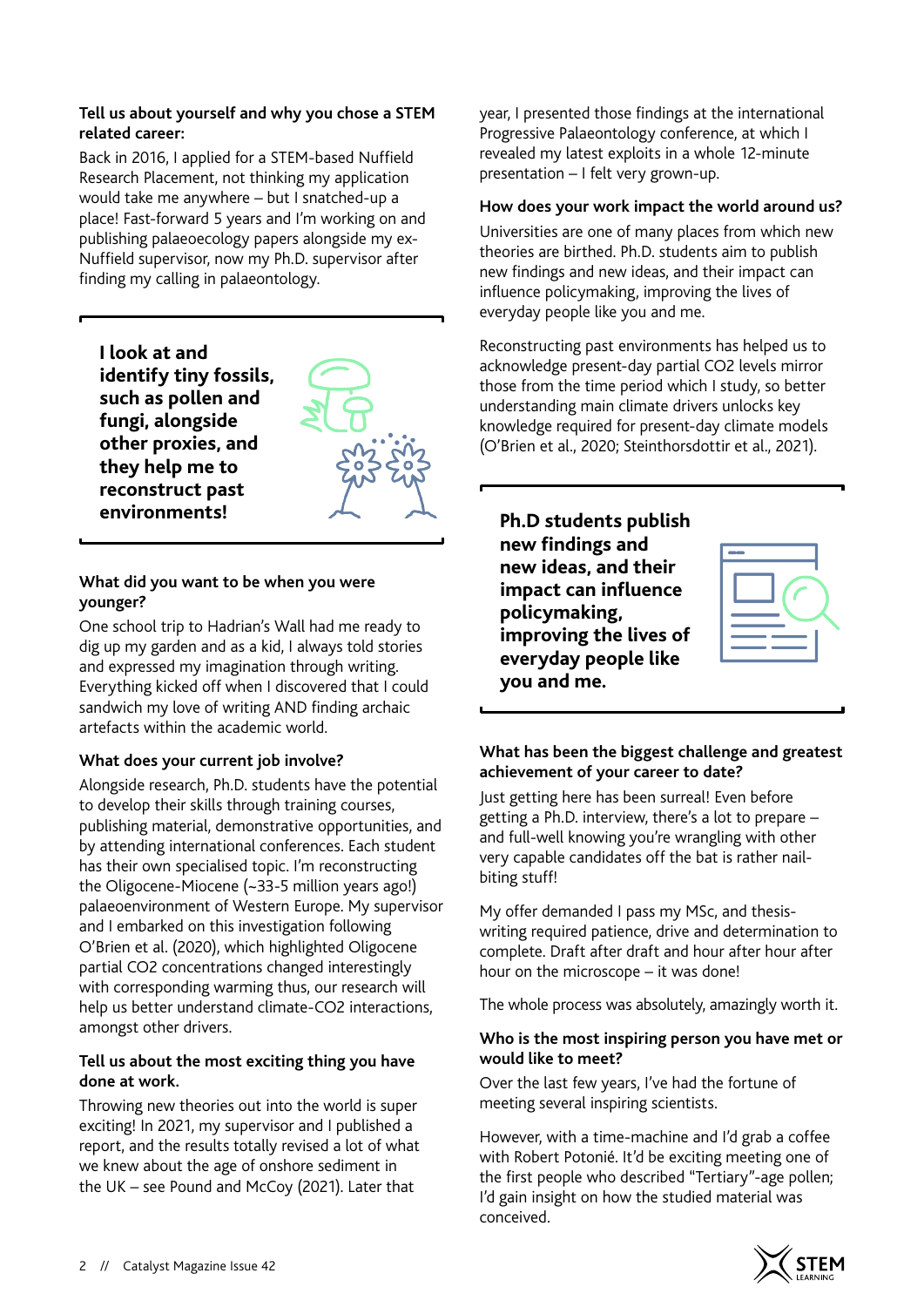# **Do you have any top tips for young people looking to work in a role similar to yours?**

Honestly? Push yourself to get involved in everything you want and can – even if you believe the chances are against you, you'd really be surprised at the number of doors that will open for you as soon as you do. As we say in Newcastle: shy bairns get nowt!

# **Do science reports really have a big impact on pushing towards greener policymaking processes?**

Of course! One of the most important documents to come out of collaborative climate studies includes the reports published by the Intergovernmental Panel on Climate Change (or IPCC, for short)! These reports are beautiful amalgamations of the latest results from recent climate studies, and it's written and reviewed by an extensive writing team of climate experts. IPCC reports are also written in a summarised way, and conclusions are then given to policymakers.

It's the writing of these reports which, I believe, encourage politicians to read through the main concerns of leading climate scientists.

#### **Does it matter which journal you submit your work to?**

All scientific journals have an "impact factor" attached to them, as far I'm aware! This basically allows for journals to be compared in terms of how "cutting-edge" the published research is! However, some journals might be looking for studies a bit different to the one you may submit, so initial rejections can be common. There's always that motivation to aim high, and it can look super impressive on your CV if you're published in a reputable journal, but a publication in a good journal is still a great publication.

## **How do you even begin a study?**

I always pictured that the start of a report involved a group of mates getting together to write about a topic in common – and that's sort of the plot. Often sparks of ideas come from gaps in the literature, which you often find when writing literature reviews, the key points of which you pop into a research proposal – which can help to fund your study. From experience, one study often leads to another, and to another – quite like a trail of breadcrumbs. Sometimes, even just bumping into someone who studies similar topics can ignite a flame.

## **Should all scientists aim to be activists?**

This is absolutely an argument that's been up for debate for some time in the community, and it's a very interesting topic to debate – see articles by Pielke and comments associated with their work. I can't speak for scientists from all disciplines, and don't have too much of an informed opinion, given my early career stage.

However – it's important that scientists are able to educate the public about certain topics and keep them up to date with recent findings available in open access journals – at least, from my standpoint! Therefore, outreach work with magazines, for example, is one of many great ways for scientists to share their recent discoveries.

# **How do you get your work noticed?**

Conferences are fabulous ways to show off your hard work; posters give you that opportunity to get creative with figures, and presentations will always pique people's curiosity. Get inventive with titling your work – my supervisor always tries to pop a pun in his work every so often, and it works!

Getting work published in high-impact journals always ticks a box, and sending off articles to magazines helps the public get a better feel for what exactly scientists get involved in.

Even social media is great for waving your work about – Twitter and LinkedIn have a significant academic presence.